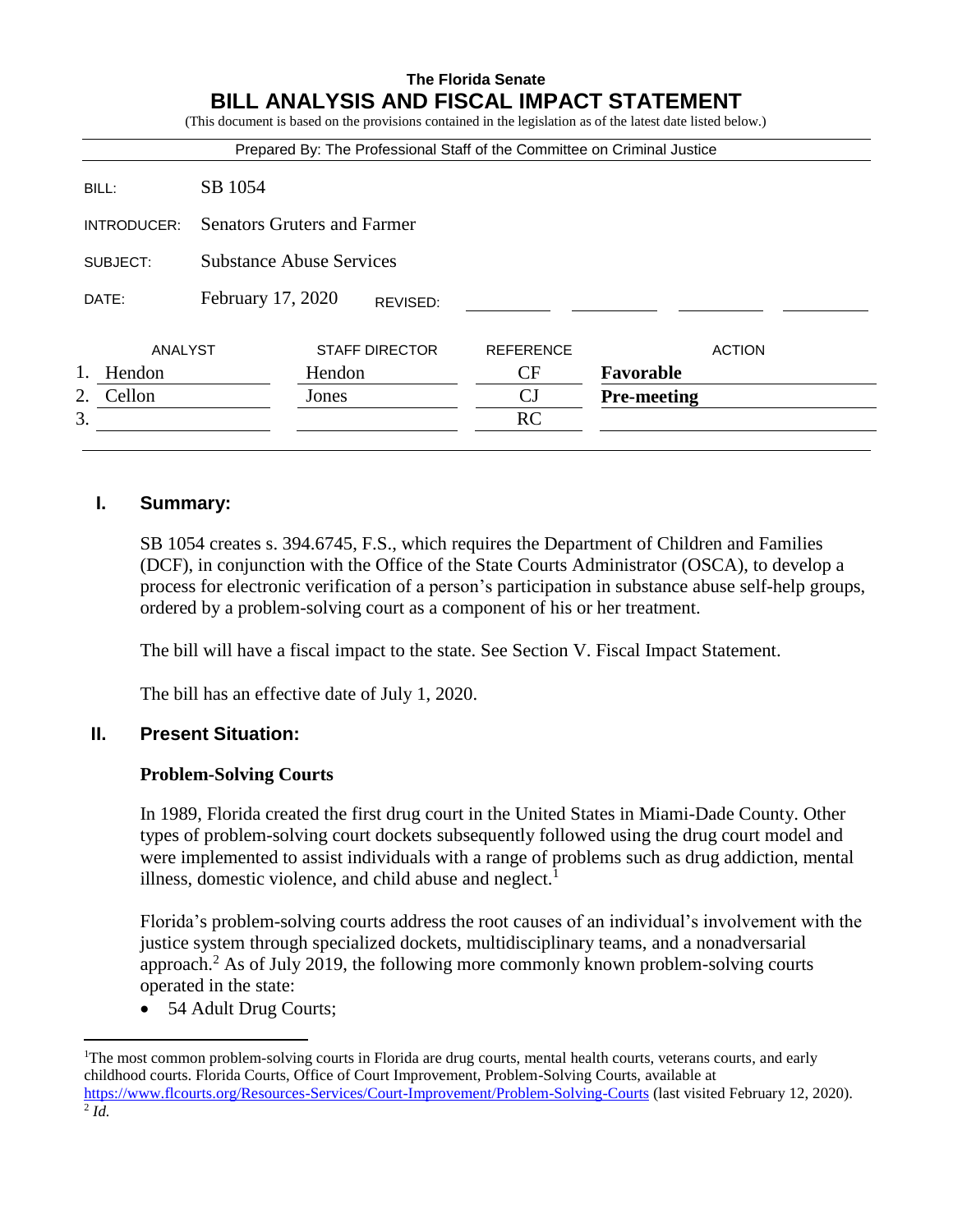- 31 Veteran's Courts:
- 27 Mental Health Courts;
- 20 Juvenile Drug Courts;
- 23 Early Childhood Courts;
- 13 Family Dependency Drug Courts; and
- $\bullet$  4 DUI Courts.<sup>3</sup>

When the court's focus is on helping people overcome substance use issues that contributed to their justice system involvement (drug court, juvenile drug court, family dependency drug court, and DUI court), the program will involve various treatment options. However, even when the docket seemingly consists exclusively of different types of cases (early childhood courts, mental health courts, and veteran's courts), substance use issues may play a part and may be treated in those courts, too.

In Drug Courts, a participant's goal is usually to complete the phases of the program and graduate. Phase promotion is predicated on the achievement of realistic and defined behavioral goals. Criteria for phase advancement and graduation include objective evidence that participants are engaged in productive activities; such as, employment, education, or attendance in peer support groups.<sup>4</sup>

Drug Court participants regularly attend self-help or peer support groups in addition to group and individual counseling. The peer support groups follow a structured model such as 12-step or Smart Recovery. Before participants enter the peer support groups, treatment providers use an evidence-based preparatory intervention, such as 12-step facilitation therapy, to prepare the participants for what to expect in the groups and assist them to gain the most benefit from the groups. The Florida Adult Drug Court Best Practice Standards states that participants should have the option to choose a secular alternative to 12-step peer support groups.<sup>5</sup>

If a Drug Court participant attends peer support group meetings, and he or she wants the court to be made aware of that productive behavior, there must be proof that the participant attended the meeting. Based upon the Drug Court Model, the Case Manager is likely to receive such proof from the participant at their meeting and report it to the drug court team. Traditionally, this proof of meeting attendance is provided by a paper record of attendance.

# **GEO Fencing and GEO Location Technology as a Possible Reporting Tool**

Geofencing is a location-based service in which an application (app) or other software uses GPS, RFID, Wi-Fi or cellular data to trigger a pre-programmed action when a mobile device or RFID tag enters or exits a virtual boundary set up around a geographical location, known as a geofence.

 $\overline{a}$ 3 *Id.*

<sup>4</sup> Florida Courts, Office of Court Improvement, Problem-Solving Courts, Florida Problem Solving Courts Best Practice Standards, Florida Adult Drug Court Best Practice Standards, available at [https://www.flcourts.org/Resources-](https://www.flcourts.org/Resources-Services/Court-Improvement/Problem-Solving-Courts/Florida-Problem-Solving-Courts-Best-Practice-Standards)[Services/Court-Improvement/Problem-Solving-Courts/Florida-Problem-Solving-Courts-Best-Practice-Standards](https://www.flcourts.org/Resources-Services/Court-Improvement/Problem-Solving-Courts/Florida-Problem-Solving-Courts-Best-Practice-Standards) (last visited February 12, 2020).

<sup>5</sup> *Id.*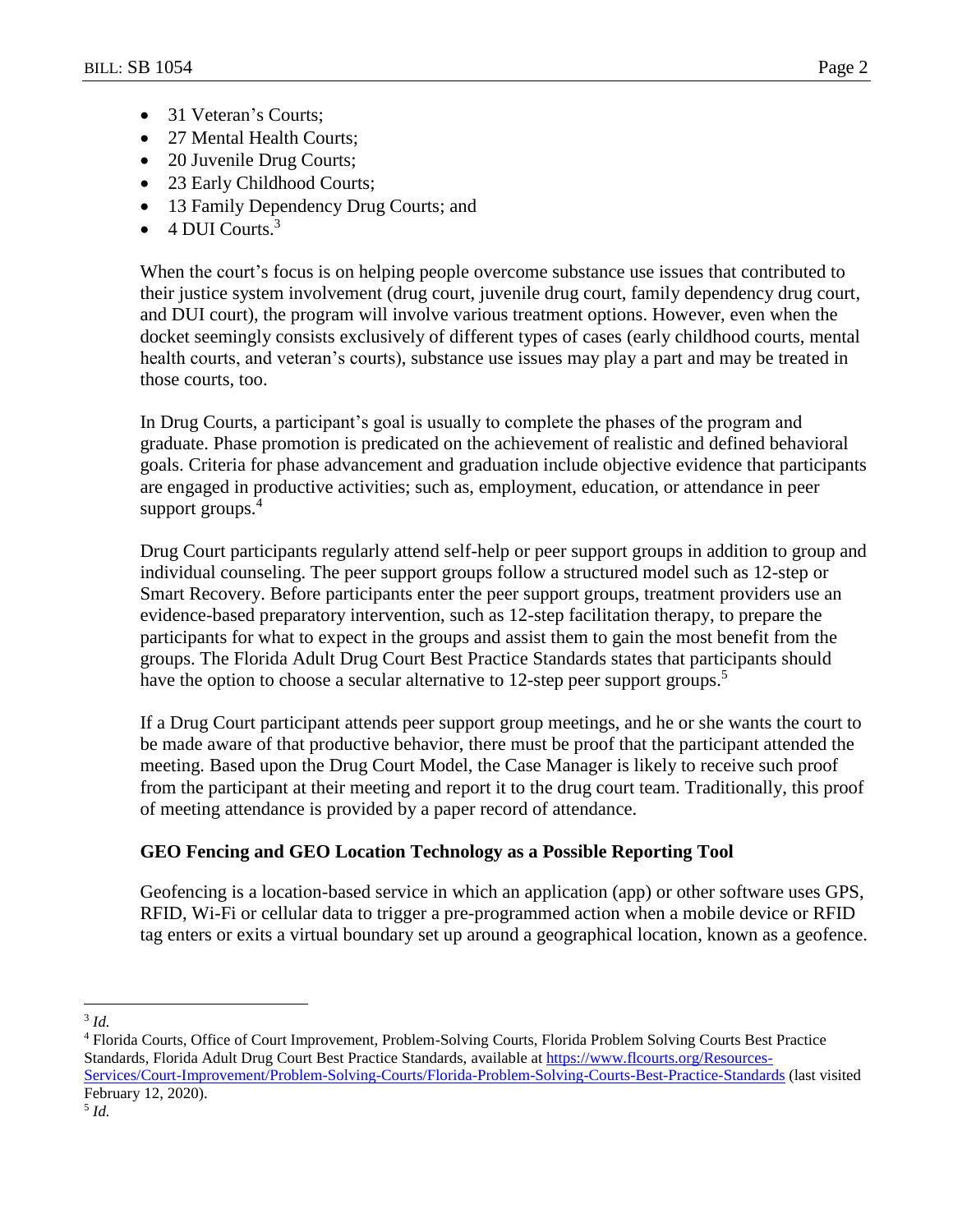A geofence is most commonly defined within the code of a mobile application, especially since users need to opt-in to location services for the geofence to work.<sup>6</sup>

With the rising popularity of mobile devices, the use of geofencing has become a standard practice for businesses. Once a geographic area has been defined, the opportunities are seemingly endless for what companies can do, and it has become especially popular in marketing and social media. Some companies rely on geofencing for monitoring employees, especially workers who spend time off-site doing field work. It's also an easy way to automate time cards, clocking employees in and out as they come and  $go$ .<sup>7</sup>

There are also apps available that will "locate" the user for specific periods of time. For example, if a person is in a support group meeting, it is possible for the app, through the user's telephone, to let a case manager, but not necessarily anyone else, know the location of the person in real time. $8$ 

# **III. Effect of Proposed Changes:**

The bill creates s. 394.6745, F.S., to require the DCF, in conjunction with the OSCA, to establish a process for electronic verification of a problem-solving court participant's attendance in selfhelp groups if such participation is a component of the person's court-ordered treatment.

The bill does not mandate the use of electronic verification.

Case managers in a problem-solving court will be required to report a defendant's compliance or non-compliance with the conditions of the participant's program to the court regardless of the process by which verification is obtained.

The bill has an effective date of July 1, 2020.

## **IV. Constitutional Issues:**

A. Municipality/County Mandates Restrictions:

None.

B. Public Records/Open Meetings Issues:

None.

C. Trust Funds Restrictions:

None.

 $\overline{a}$ 

<sup>6</sup> Sarah K. White, CIO, What is geofencing? Putting location to work, November 1, 2017, available at <https://www.cio.com/article/2383123/geofencing-explained.html> (last visited February 13, 2020). 7 *Id.*

<sup>8</sup> Lynn Morton, R2I, 6 Geolocation Apps You May Not Have Heard About, available at *<https://www.r2integrated.com/r2insights/6-geolocation-apps-you-may-not-have-heard-about>* (last visited February 13, 2020).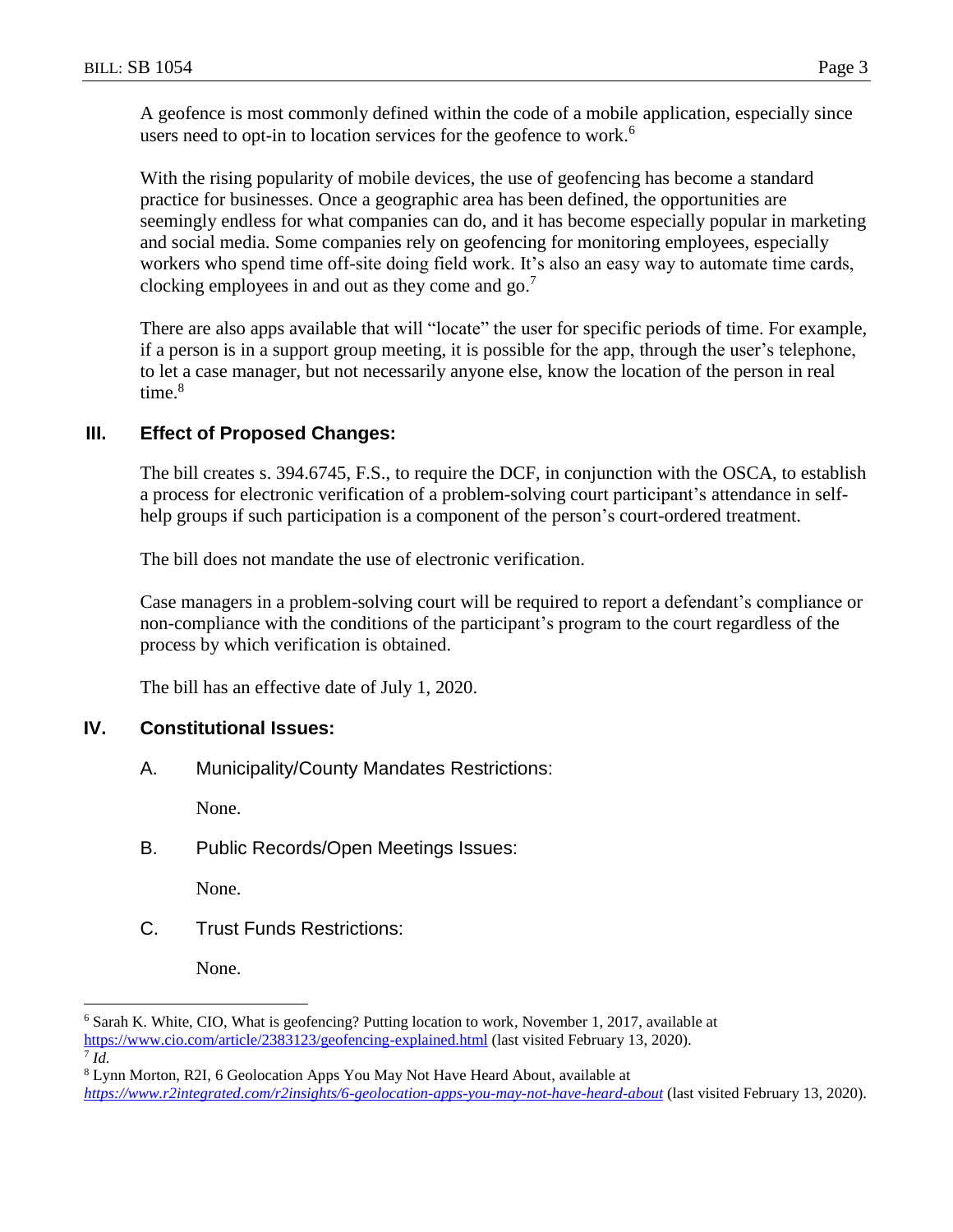D. State Tax or Fee Increases:

None.

E. Other Constitutional Issues:

None identified.

# **V. Fiscal Impact Statement:**

A. Tax/Fee Issues:

None.

# B. Private Sector Impact:

None.

C. Government Sector Impact:

The cost to establish the electronic reporting system required by the bill is unknown. The bill will not create a known fiscal impact on the DCF.<sup>9</sup> The OSCA expects minimal fiscal impact from effects on judicial time. However, the OSCA and the courts may experience costs related to establishing, deploying, using, and maintaining the electronic-verification solution. The OSCA reports that the fiscal impact is indeterminate and will depend upon the type of solution established.<sup>10</sup>

## **VI. Technical Deficiencies:**

None.

## **VII. Related Issues:**

None.

 $\overline{a}$ 

## **VIII. Statutes Affected:**

This bill creates section 394.6745 of the Florida Statutes.

## **IX. Additional Information:**

#### A. Committee Substitute – Statement of Changes: (Summarizing differences between the Committee Substitute and the prior version of the bill.)

None.

<sup>9</sup> Department of Children and Families, 2020 Agency Bill Analysis, January 17, 2020, (on file with the Criminal Justice Committee).

<sup>&</sup>lt;sup>10</sup> Office of the State Courts Administrator, 2020 Judicial Impact Statement, February 7, 2020, (on file with the Criminal Justice Committee).